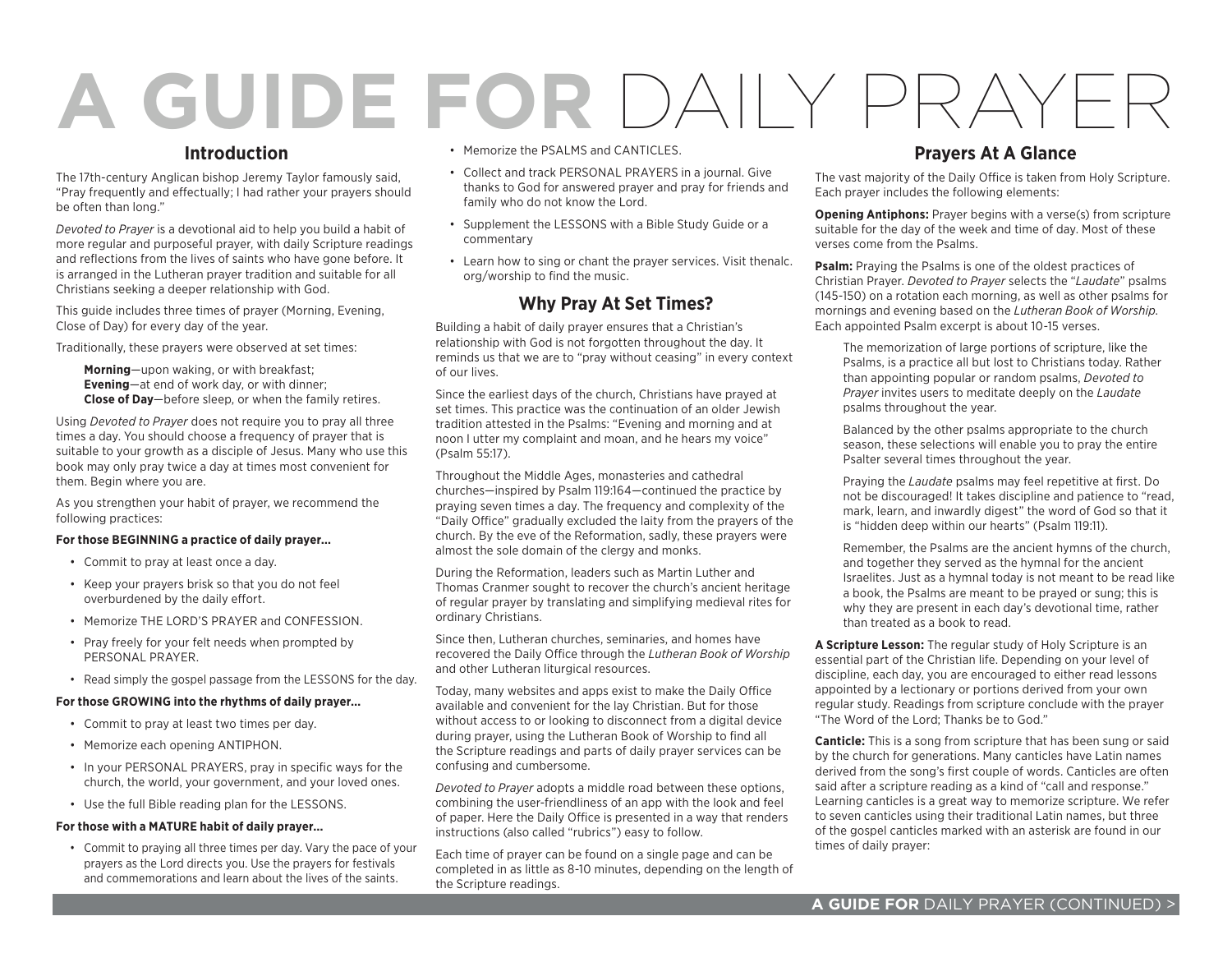**Venite**—"O Come": A Psalm of David (Psalm 95)

**Gloria In Excelsis**—"Glory In The Highest": The Hymn of the Angels (Luke 2:14)

**\*Magnificat**—"Magnify": The Song of Mary (Luke 1:46-55)

**\*Nunc Dimittis**—"Now Let": The Song of Simeon (Luke 2:29-32)

**\*Benedictus**—"Blessed Be": The Song of Zechariah (Luke 1:68-79)

**Te Deum Laudamus**—"You Are God We Praise You": Ambrosian Hymn (used by A.D. 387 at the latest)

**Jubilate**—"Be Joyful": A Psalm of Moses (Psalm 100)

**The Lord's Prayer:** A prompt for the Lord's Prayer is included in each time of prayer. Since the Lord's Prayer is commonly known and memorized, it is not printed in the daily liturgy.

For reference, the text of the Lord's Prayer is:

Our Father, who art in heaven, hallowed be thy name, thy kingdom come, thy will be done, on earth as it is in heaven.

Give us this day our daily bread; and forgive us our trespasses, as we forgive those who trespass against us; and lead us not into temptation, but deliver us from evil. For thine is the kingdom, and the power, and the glory, forever and ever. Amen.

**Seasonal Prayer:** This is a short written prayer (sometimes called a "collect") that varies with the day and time and often focuses on a single theme. All collects include a declaration about God's character and a corresponding petition.

**Personal Prayer:** Each time of prayer includes a prompt for extemporaneous prayer. Here you may include your petitions, supplications, intercessions, and thanksgivings (1 Timothy 2:1). All Christians are encouraged to regularly pray for the world, the nation, the local community, the church, their neighbors, those who suffer, and those in any trouble.

**Grace:** Each time of prayer concludes with an invocation of God's blessing or a verse from Holy Scripture.

## **Confession**

Confession of Sin has always been part of the Daily Office. We recommend that you confess your sins to God using this prayer at least once a day:

- Most merciful God, we confess that we are in bondage to sin and cannot free ourselves.
- We have sinned against you in thought, word, and deed, by what we have done and by what we have left undone.
- We have not loved you with our whole heart; we have not loved our neighbors as ourselves.

For the sake of your Son, Jesus Christ, have mercy on us. Forgive us, renew us, and lead us, so that we may delight in your will and walk in your ways, to the glory of your holy name. Amen.

Grant your faithful people, merciful Lord, pardon and peace; that we may be cleansed from all our sins, and serve you with a quiet mind; through Jesus Christ our Lord. Amen.

## **Appendices**

In addition to the three set times of prayer, *Devoted to Prayer* also includes the following supplementary material:

**Seasonal Prayers:** These are collects for each season and important feasts of the church year.

**Festival & Commemoration Prayers and Readings:** These are prayers suitable for lesser festivals, particular persons, or situations worth reflecting on throughout the year. There are links provided for more biographical information and writings found on the NALC website. This in no way reflects any sort of official NALC endorsement of this particular list of saints, but is given here to provide a rich supplement to a congregation or individual's devotional life. Different levels are importance are given to each festival and commemoration, and are indicated by their font format:

- **• GREATER FESTIVAL**
- **• lesser festival**
- **• Commemoration**
- *• Optional Commemoration*

### **Recommended Practices**

- Instead of reading the prayers in your head, involve your body by verbally saying each prayer aloud.
- Set daily reminders for times to pray using your phone, computer, or clock.
- Use this guide as a companion to your regular reading of Holy Scripture and to enhance your personal and group study.

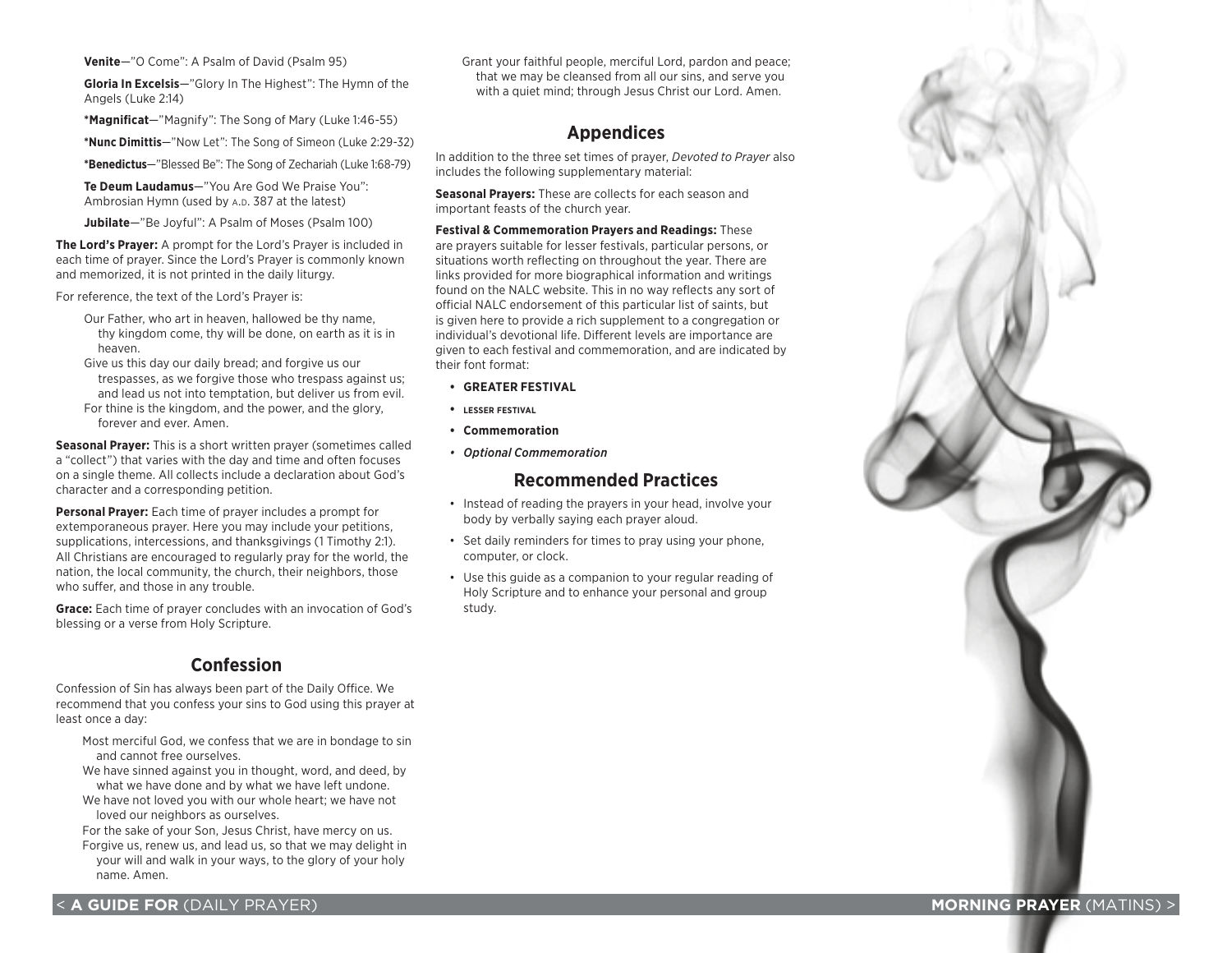# **DAILY** PRAYER



## **MORNING PRAYER**  *(Matins)*

- L O Lord, open my lips, **M** and my mouth shall declare your praise.
- a Glory to the Father, and to the Son, and to the Holy Spirit; as it was in the beginning, is now, and will be forever. Amen.

*The ALLELUIA is omitted during Lent.*

**图 Alleluia! Alleluia!** 

*One of the following ANTIPHONS may be sung or said with the INVITATORY PSALM.*

——————————————————————————

#### *In Advent*

L Give glory to the coming King. **a** Oh, come, let us worship him.

*On the Twelve Days of Christmas*

L Alleluia. Unto us a child is born. a Oh, come, let us worship him.

*From the Epiphany through the Baptism of Christ, and on the Feast of the Transfiguration*

- L The Word was made flesh, and we beheld his glory.
- a Oh, come, let us worship him.

*During the weeks of Epiphany and the season after Pentecost*

L Give glory to God, our light and our life. a Oh, come, let us worship him.

#### *In Lent*

- L The word is near to those who call on him.
- a Oh, come, let us worship him.

*From Easter Day until the Ascension*

L Alleluia. The Lord is risen indeed. a Oh, come, let us worship him. Alleluia.

*From Ascension Day until the Day of Pentecost*

- L Alleluia. Christ the Lord ascends into heaven.
- a Oh, come, let us worship him. Alleluia.

*On All Saints and other Major Saints' Days*

- L The Lord is glorious in his saints. **a** Oh, come, let us worship him.
- Alleluia.

#### *INVITATORY PSALM (PSALM 95)*

- **图 Oh, come, let us sing to the Lord;** let us shout for joy to the rock of our salvation.
- Let us come before his presence with thanksgiving and raise a loud shout to him with psalms. For the Lord is a great God, and a
- great king above all gods. In his hand are the caverns of the
- earth, the heights of the hills are also his;
- The sea is his, for he made it, and his hands have molded the dry land.
- Oh, come, let us bow down and bend the knee, and kneel before the Lord our maker.
- For he is our God, and we are the people of his pasture and the sheep of his hand.
- Glory to the Father, and to the Son, and to the Holy Spirit;
- as it was in the beginning, is now, and will be forever. Amen.

#### *The ANTIPHON is repeated.*

—————————————————————————— *Additional PSALMODY from the calendar follows. Silence for meditation follows each psalm.*

*The psalm prayer appropriate to each psalm follows the silence.* ——————————————————————————

#### *A HYMN or SONG may be sung.*

*The SCRIPTURE LESSONS are read. Silence for meditation follows each reading. After the last reading and silence, the leader continues:*

——————————————————————————

- L In many and various ways God spoke to his people of old by the prophets.
- 图 But now in these last days he has spoken to us by his Son. ——————————————————————————

*One of the following ANTIPHONS may be sung or said with the GOSPEL CANTICLE.*

- *In Advent*
- **a** Fear not, Mary, you have found favor with the Lord: Behold, you shall conceive and bear a Son. Alleluia.
- *On the Twelve Days of Christmas*
- **a** Today Christ is born; today salvation has appeared. Today ths just exult and say, Glory to God in the highest.
- *In Epiphany*
- **图 Our Lord and Savior, begotten** before all ages, revealed himself to the world. Alleluia.
- *In Lent*
- **a** Let justice roll down like water, and righteousness like an overflowing stream.
- *In Holy Week*
- **图 Glory to the cross of our Lord** Jesus Christ, our salvation, life, and resurrection.

#### *In Easter*

**In** This is the day the Lord has made. Alleluia. Let us rejoice and be glad in it. Alleluia.

*On All Saints and other Major Saints' Days*

L The Lord is glorious in his saints. **图 Oh, come, let us worship him.** Alleluia.

#### *GOSPEL CANTICLE OF ZECHARIAH (LUKE 1:68-79)*

- **图 Blessed be the Lord, the God of** Israel; he has come to his people and set them free.
- He has raised up for us a mighty Savior, born of the house of his servant David.
- Through his holy prophets he promised of old that he would save us from our enemies, from the hands of all who hate us.

He promised to show mercy to our fathers and to remember his holy covenant.

This was the oath he swore to our father Abraham: to set us free from the hands of our enemies,

- free to worship him without fear, holy and righteous in his sight all the days of our life.
- You, my child, shall be called the prophet of the Most High, for you will go before the Lord to prepare his way,
- to give his people knowledge of salvation by the forgiveness of their sins.
- In the tender compassion of our God, the dawn from on high shall break upon us,
- to shine on those who dwell in darkness and the shadow of death, and to guide our feet into the way of peace.
- Glory to the Father, and to the Son, and to the Holy Spirit; as it was in the beginning, is now,
- and will be forever. Amen.

#### *The ANTIPHON is repeated.*

—————————————————————————— *Other PERSONAL PRAYERS may be said here, beginning with the SEASONAL* 

#### *PRAYER and any appropriate PRAYERS FOR FESTIVALS AND COMMEMORATIONS. In concluding the prayers, the leader says:*

- L O Lord, almighty and everlasting God, you have brought us in safety to this new day; preserve us with your mighty power, that we may not fall into sin, nor be overcome in adversity; and in all we do, direct us to the fulfilling of your purpose; through Jesus Christ our Lord. **图 Amen.**
- L Lord, remember us in your kingdom, and teach us to pray:
- **图 Our Father, who art in heaven,** hallowed be thy name, thy kingdom come, thy will be done, on earth as it is in heaven.
	- Give us this day our daily bread; and forgive us our trespasses, as we forgive those who trespass against us; and lead us not into temptation, but deliver us from evil.
	- For thine is the kingdom, and the power, and the glory, forever and ever. Amen.
- L Let us bless the Lord. **a** Thanks be to God.
- L The Lord almighty bless us, and direct our days and our deeds in his peace.





# **EVENING PRAYER**  *(Vespers)*

*Begin with the lighting of a candle and the opening ANTIPHONS.*

*In Advent*

L The Spirit and the Church cry out: a Come, Lord Jesus.

L All those who await his appearance pray: **a** Come, Lord Jesus.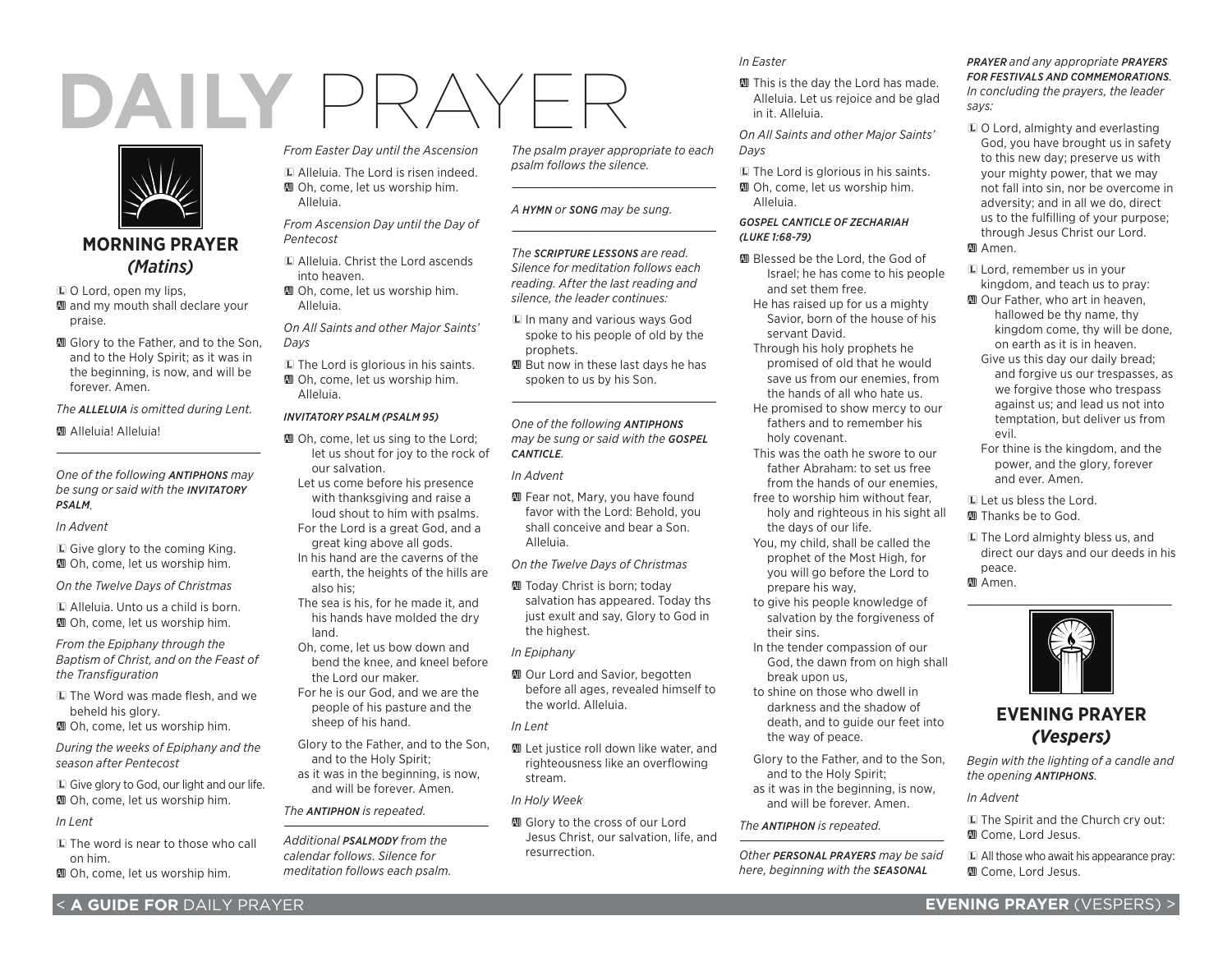L The whole creation pleads: **a** Come, Lord Jesus.

#### *During the Twelve Days of Christmas and the Epiphany*

- L The people who walked in darkness have seen a great light.
- **I** The light shines in the darkness and the darkness has not overcome it.
- L Those who dwelt in the land of deep darkness, on them has light shined.
- **图 We have beheld Christ's glory,** glory as of the only Son from the Father.
- L For to us a child is born, to us a Son is given.
- $\blacksquare$  In him was life, and the life was the light of man.

*During the weeks of Epiphany and the season after Pentecost*

- L Jesus Christ is the Light of the world, **II** the light no darkness can overcome.
- L Stay with us, Lord, for it is evening, **II** and the day is almost over.
- L Let your light scatter the darkness, **a** and illumine your Church.

#### *In Lent*

- L Behold, now is the acceptable time; **II** now is the day of salvation.
- L Turn us again, O God of our salvation,
- **I** that the light of your face may shine on us.
- L May your justice shine like the sun; **II** and may the poor be lifted up.

*During the weeks of Easter*

- L Jesus Christ is risen from the dead.
- **图 Alleluia, alleluia, alleluia!**
- L We are illumined by the brightness of his rising.
- **图 Alleluia, alleluia, alleluia!**
- L Death has no more dominion over us. **图 Alleluia, alleluia, alleluia!** ——————————————————————————

*Continue with the SERVICE OF LIGHT.*

- L Joyous light of glory:
- **图 Of the immortal Father; heavenly,** holy, blessed Jesus Christ.
	- We have come to the setting of the sun, and we look to the evening light.
	- We sing to God, the Father, Son, and Holy Spirit:
- You are worthy of being praised with pure voices forever.
- O Son of God, O Giver of life: The universe proclaims your glory.
- L The Lord be with you.
- **图 And also with you.**
- L Let us give thanks to the Lord our God.
- **If** It is right to give him thanks and praise.
- L Blessed are you, O Lord our God, king of the universe, who led your people Israel by a pillar of cloud by day and a pillar of fire by night: Enlighten our darkness by the light of your Christ; may your Word be a lamp to our feet and a light to our path; for you are merciful, and you love your whole creation, and we, your creatures glorify you, Father, Son, and Holy Spirit.
- **图 Amen.**

#### *PSALMODY (PSALM 141)*

- **II** Let my prayer rise before you as incense; the lifting up of my hands as the evening sacrifice. O Lord, I call to you; come to me
	- quickly: hear my voice when I cry to you.
	- Let my prayer rise before you as incense; the lifting up of my hands as the evening sacrifice.
- Set a watch before my mouth, O Lord; and guard the door of my lips.
- Let not my heart incline to any evil thing; let me not be occupied in wickedness with evildoers. But my eyes are turned to you,
- Lord God; in you I take refuge. Strip me not of my life.
- Glory to the Father, and to the Son, and to the Holy Spirit; as it was in the beginning, is now, and will be forever.
- Let my prayer rise before you as incense; the lifting up of my hands as the evening sacrifice.

#### *Silence for meditation.*

- L Let the incense of our repentant prayer ascend before you, O Lord, and let your loving-kindness descend upon us, that with purified minds we may sing your praises with the Church on earth and the whole heavenly host, and may glorify you forever and ever.
- **M** Amen

*The ANTIPHON is repeated.*

*Additional PSALMODY from the calendar follows. Silence for meditation follows each psalm. The psalm prayer appropriate to each psalm follows the silence.*

——————————————————————————

——————————————————————————

——————————————————————————

#### *A HYMN or SONG may be sung.*

*The SCRIPTURE LESSONS are read. Silence for meditation follows each reading. After the last reading and silence, the leader continues:*

- L In many and various ways God spoke to his people of old by the prophets.
- **a** But now in these last days he has spoken to us by his Son. ——————————————————————————

*One of the following ANTIPHONS may be sung or said with the GOSPEL CANTICLE.*

- *In Advent*
- **II** Fear not, Mary, you have found favor with the Lord: Behold, you shall conceive and bear a Son. Alleluia.
- *On the Twelve Days of Christmas*
- **a** Today Christ is born; today salvation has appeared. Today the

just exult and say, Glory to God in the highest.

#### *In Epiphany*

**图 Our Lord and Savior, begotten** before all ages, revealed himself to the world. Alleluia.

#### *In Lent*

**30** Let justice roll down like water, and righteousness like an overflowing stream.

#### *In Holy Week*

- **图 Glory to the cross of our Lord** Jesus Christ, our salvation, life, and resurrection.
- *In Easter*
- **In** This is the day the Lord has made. Alleluia. Let us rejoice and be glad in it. Alleluia.

*On All Saints and other Major Saints' Days*

L The Lord is glorious in his saints. **图 Oh, come, let us worship him. Alleluia.** 

#### *GOSPEL CANTICLE OF MARY (LUKE 1:46-55)*

- **图** My soul proclaims the greatness of the Lord; my spirit rejoices in God my Savior,
	- for he has looked with favor on his lowly servant.
	- From this day all generations will call me blessed.
- The Almighty has done great things for me, and holy is his name.
- He has mercy on those who fear him in every generation.
- He has shown the strength of his arm; he has scattered the proud in their conceit.
- He has cast down the mighty from their thrones, and has lifted up the lowly.
- He has filled the hungry with good things, and the rich he has sent away empty.
- He has come to the help of his servant Israel, for he has remembered his promise of mercy,
- the promise he made to our fathers, to Abraham and his children forever.

Glory to the Father, and to the Son, and to the Holy Spirit;

as it was in the beginning, is now, and will be forever. Amen

——————————————————————————

*The ANTIPHON is repeated.*

*Other PERSONAL PRAYERS may be said here, beginning with the SEASONAL PRAYER and any appropriate PRAYERS FOR FESTIVALS AND COMMEMORATIONS. In concluding the prayers, the leader says:*

- L Rejoicing in the fellowship of all the saints, let us commend ourselves, one another, and our whole life to Christ, our Lord.
- **a** To you, O Lord.
- L O God, from whom come all holy desires, all good counsels, and all just works: Give to us, your servants, that peace which the world cannot give, that our hearts may be set to obey your commandments; and also that we, being defended from the fear of our enemies, may live in peace and quietness; through the merits of Jesus Christ our Savior, who lives and reigns with you and the Holy Spirit, God forever.
- 图 Amen.
- L Lord, remember us in your kingdom, and teach us to pray:
- **图 Our Father, who art in heaven,** hallowed be thy name, thy kingdom come, thy will be done, on earth as it is in heaven.
- Give us this day our daily bread; and forgive us our trespasses, as we forgive those who trespass against us; and lead us not into temptation, but deliver us from evil.
- For thine is the kingdom, and the power, and the glory, forever and ever. Amen.
- L Let us bless the Lord.
- **a** Thanks be to God.
- L The almighty and merciful Lord, the Father, the Son, and the Holy Spirit, bless and preserve us. 图 Amen.

——————————————————————————